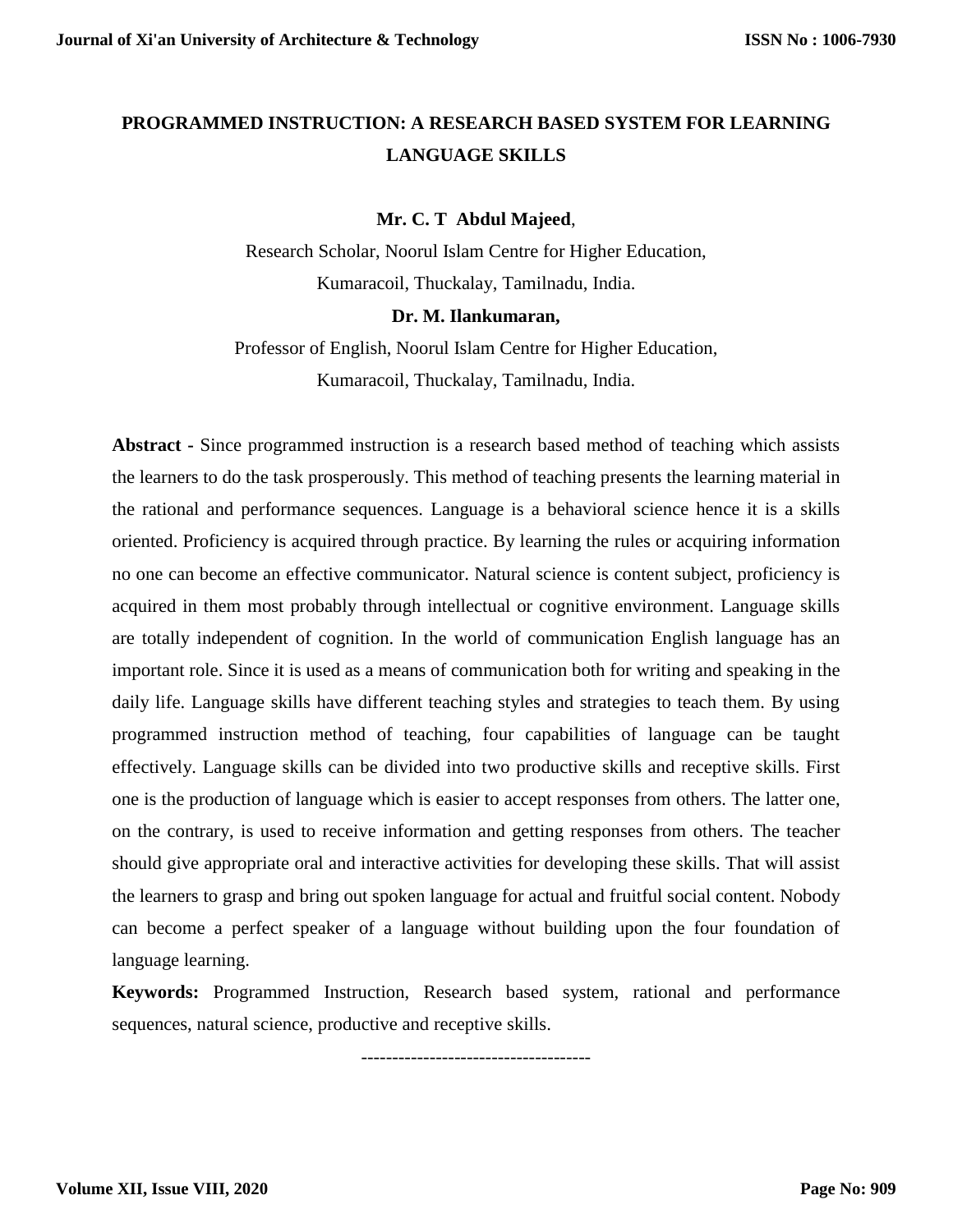#### **Introduction**

 Programmed Instruction or Programmed Learning is a method of teaching research through which new subject matters are presented to students in a graded sequence of controlled steps that helps the learners to do the task triumphantly. This technique of research is directed by reversed applied psychologist and educators, computer, teaching machine or a kind of textbook etc. This method of teaching presents the learning material in the rational and performance sequences. The wording is either in trivial or great block. Immediately subsequent to each stride comprehensive questions are provided to the learners to examine their levels of understanding. By this means, learners at all phases make reactions, and instantaneous result of knowledge is given.

 In the communicative sphere of the world, English has a special and predominant role. Language is used as a tool for communication and interaction verbally in our day to day life, variant forms of language are used both in family and society. Each one of them has varied forms and different teaching styles and strategies. In view of the fact itself, that language is skills oriented, suitable activities should be given by the teacher to develop the language skills. The related exercise at the end of each chapter must be made use to develop those skills. In reality, every learning experience designed by a teacher should be enabled the learners in acquiring certain language skills.

 Language skills can be taught through programmed instruction through this method of teaching, the information to be learned is presented in individual section with a correct response to each units required before the learner may advance to the next unit, each and every steps will be monitored in this method of teaching in which every learners must be mastered in each phase before going to the next.

#### **Language**

 Language is the medium of communication which has the complicated system of conversation. Generally it is agreed that it consists of a set of sounds or written symbols which includes the development acquisition of ideas by means of speech sounds. Different system of communication constitute different language. In fact natural languages are spoken or signed. It is arbitrary, productives, creative, systematic, vocalic, social, non-instinctive and conventional. In other sense, it is a structure of accustomed talk, manual or penned sign through which human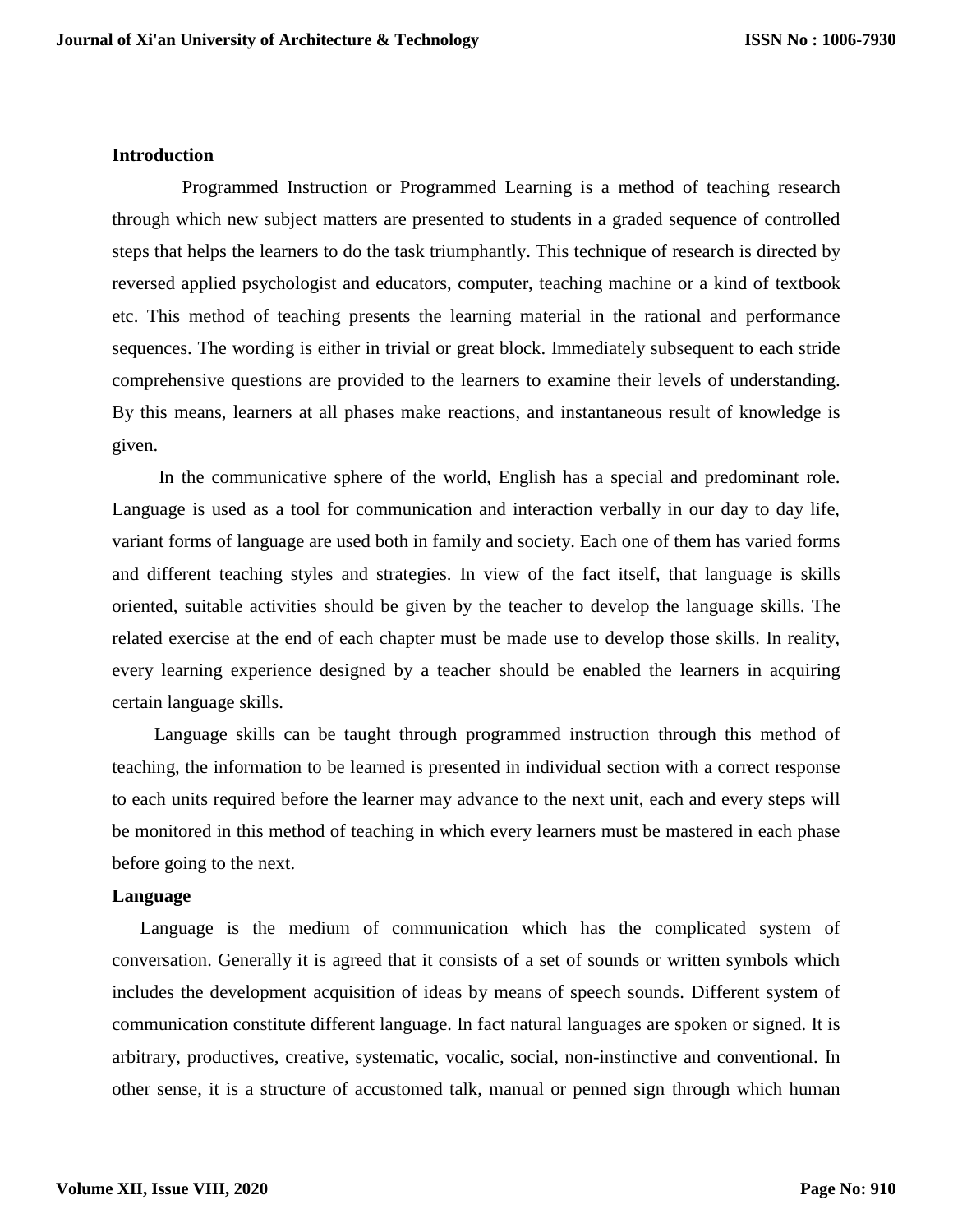beings can interact, participate, in its culture and express themselves of using these symbols people of a particular country or region can communicate with each other.

## **Importance of English Language**

English is used as an international language. More than twenty percentage of the world population has been using used it for communication. Either it is a native, or foreign or second language. As wellover 450 millions of people are used it as a mother tongue across the globe. In fact, English is growing as a global language for communication among other language speakers, when it is not used as a principal language. That is, non-native speakers use the language more than double the language used by the native speakers

Great number of people have started using English either as their second language or foreign language. Approximately, 400million people are come under this category. Thus, English is spoken by 700 million people in the world that is next only to the Chinese language. There is a great difference in the distribution of speakers of both languages. When Chinese language is confined particularly to the Chinese sub-continent. English is used in all parts of the world. People those who speak English understand one another across the globe.

 Recently, it is interestingly noticed that there is a craze for learning English even among the Chinese speakers. Namely, international politics, trade, commerce and industry are controlled directed through English language. In the world, one out of ten knows English more than 80 % of the world's mail, 60% of world publications, above 65% of world's radio stations, scientific and technical periodicals of the world are published through the medium of English language. It is used as the sixth official languages of the country. It is also used as the lingua franca of the commonwealth countries. Due to the accident of historical events, and fast increase of industrial evolution, development of science, applied science and intercontinental business , ignition in the space, and facility of travels and soon have tumble down of frontiers and imposed nations into close interrelation. Thus, it has become a global language. Since it is an international language, that has created better understanding among the nations of the world, and has been responsible for cultural give and take.

 At the national level, English has been observed as a way to the fast development of technical and research based information happened in the globe. As the language in which nearly all contemporary knowledge is accessible, it has been illustrated as pipe line for the current of information in different branches of learning. As the language of science, technology, trade and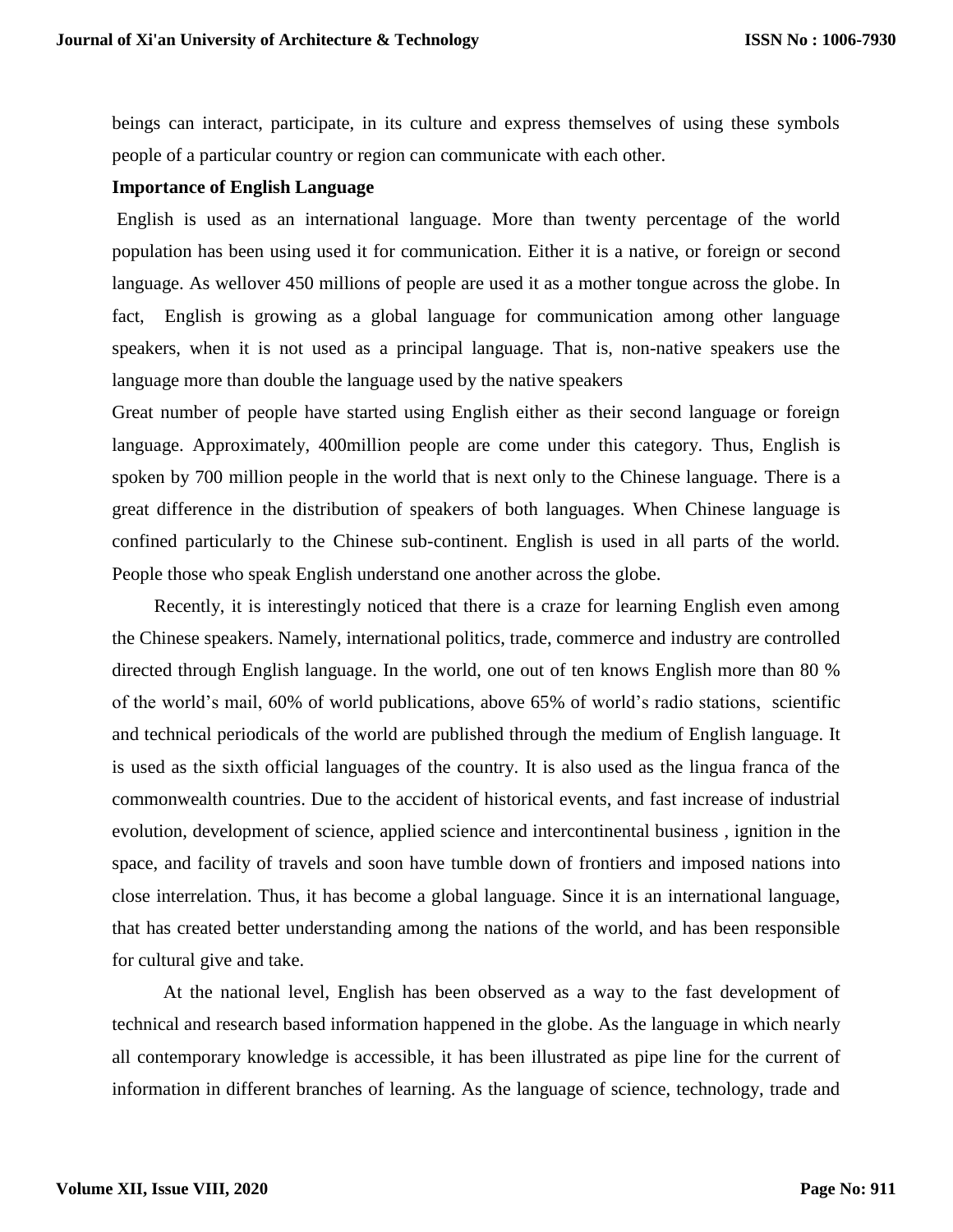commerce, political science, economics and international relations. One of the main reasons behind the importance of English is that it is used as the business and financial language. It is affluent in literature, broad, scientific and mechanical. Many great films of the world, books music, magazine, and newspapers are published and produced in English. With the help of English, people can access to a considerable wealth of enjoyment and to have a prominent cultural comprehension. In fact, English is a window, through which one can see the technological, scientific, commercial, agricultural and literary development are happy in the world, indeed, English is the language of modernization.

By using the key of English, the door of store house of knowledge can be opened. Most of the knowledge is available through this language. In this sense, learners need to be contingent on libraries for their studies latest in formation in any branch of knowledge can be made available and attainable through either English books or English translation of books and it is the language of cultural give and take.

Since English has been used as link language, various people can interact with one another through the medium of English. If English is not used there will be a lag-behind in the higher field of study, and over which connect one with the fellow companion is possible. That is to say, Language allows to be in contact with one another and it permits to interchange the observation and opinions. In the modern age, as a result of globalization, Everyone is closely linked. The use of English language which has overflowed into all walks of life. That being so, it is necessary to focus on why English is such a substantial blessing to all those who use this exclusive language.

 In the realm of education, a good clasp of English is necessarily crucial. Correspondingly, its significants in many job opportunities and its position as an international language of academia. Approximately, all national education ministeries, all around the world has mandated the education of English to unavoidable level of appropriateness

#### **Productive skills and Receptive Skills**

The four master skills of language also known as receptive skills and productive skills. Reading and Listening are received information and so they are called the receptive skills. At the same time, speaking and writing are known as productive skills or active skills, because they are producing words, phrases, sentences and paragraphs.

Even though the difference between productive(active)skills and receptive skills (passive ) may be seen apparent, which are required very different approaches. The correlation between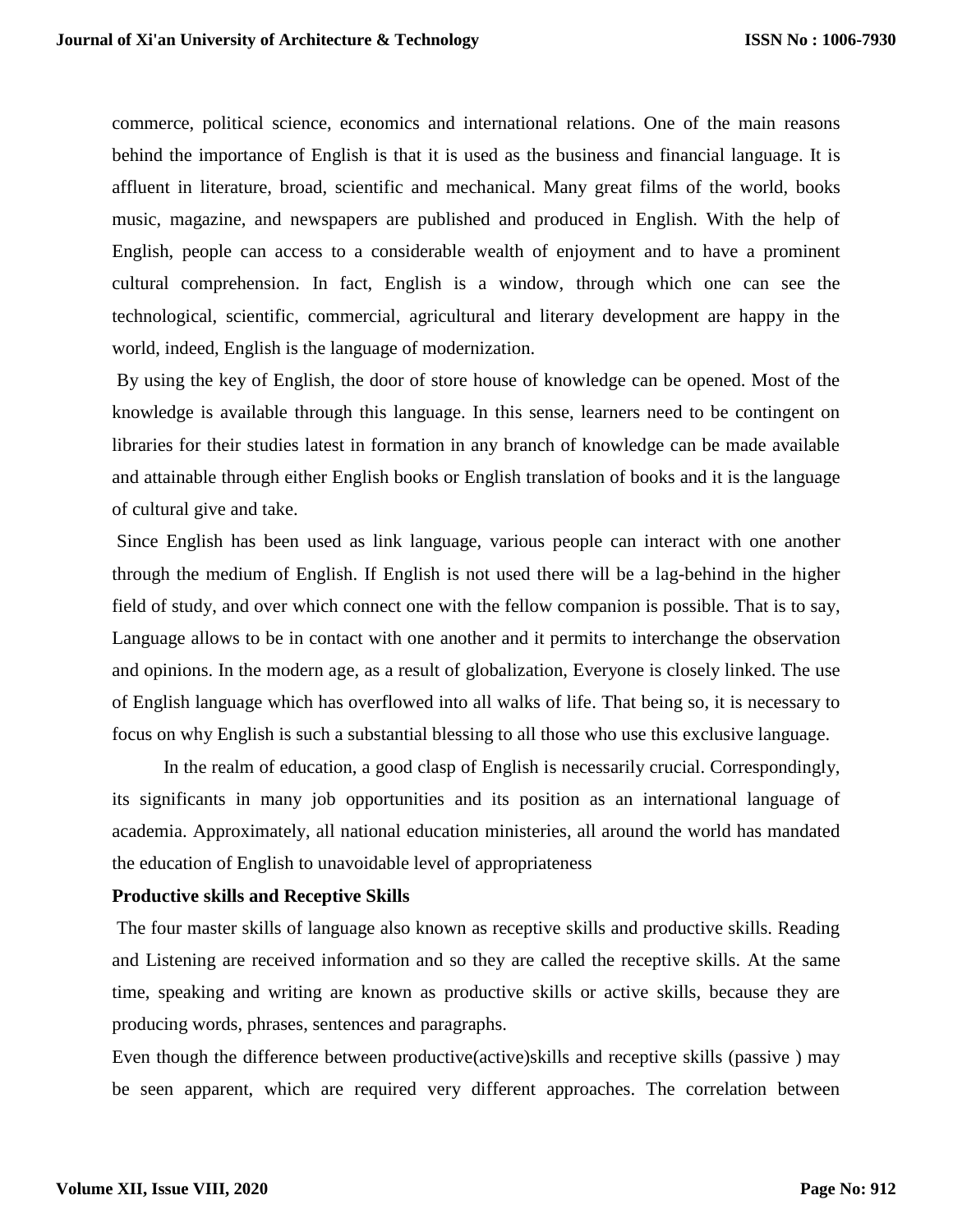receptive skills and productive skills is an intricated one. Skills are complimentary with each other. One set of skills are naturally interdependent with another. That is to say, improving listening skills can afford to the development of speaking skills. Language skills are learned more effectively in classroom or anywhere. Effective communication involves interesting the necessary skills. In addition the non-linguistics features are used such as gestures and sounds while communicating language.

On beginning to learn a new language, learners use to develop their reading skills and listening skills at first, and then obtain productive capability. It is a complex relationship between the two as they all play a supporting role with developing other skills. Reading skills can be a supporting factor to the development of writing, whereas listening can improve speaking fluency.

 These master skills of language are also known as the four learning skills of language; which are a set of four capabilities that allow an individual to comprehend and generate spoken language for proper and effective interpersonal communication. Through the effective use of programmed instruction, one can achieve the master skills of a language.

## **Programmed Instruction**

It is a kind of research based system that assists the students to do the assignments flourishingly. This method is controlled by research done by a different applied psychologists and educators. Teaching machine, computer and a particular kind of text will be either in small steps or great block. In this method of learning, immediately after each and every steps of comprehensive questions are given to the learners for testing their level of understanding. After the test, correct answer will be given instantly. That is to say, in each and every stage of learning, learners have to response and knowledge of results promptly given to all learners.

 Even though so much research had been already done in this field of learning, it can be said that programmed learning is a stimulus control. That is, materials are constructed according to a pre-determined scheme. The following systems are proposed in the programmed learning. In it the aims of the course are mentioned in terms, which are objective, and can be assessed. A pretest is given, and inceptive behavior is asserted. Following which, a post test will be given to the learners. As part of developmental testing materials have been tried out and revised according to solution and materials are prepared according to pre-arranged programme. In other sense, it consists of a network of statements and texts, which direct the student to new statements depending on his pattern of errors. It is based on a particular tool which is called teaching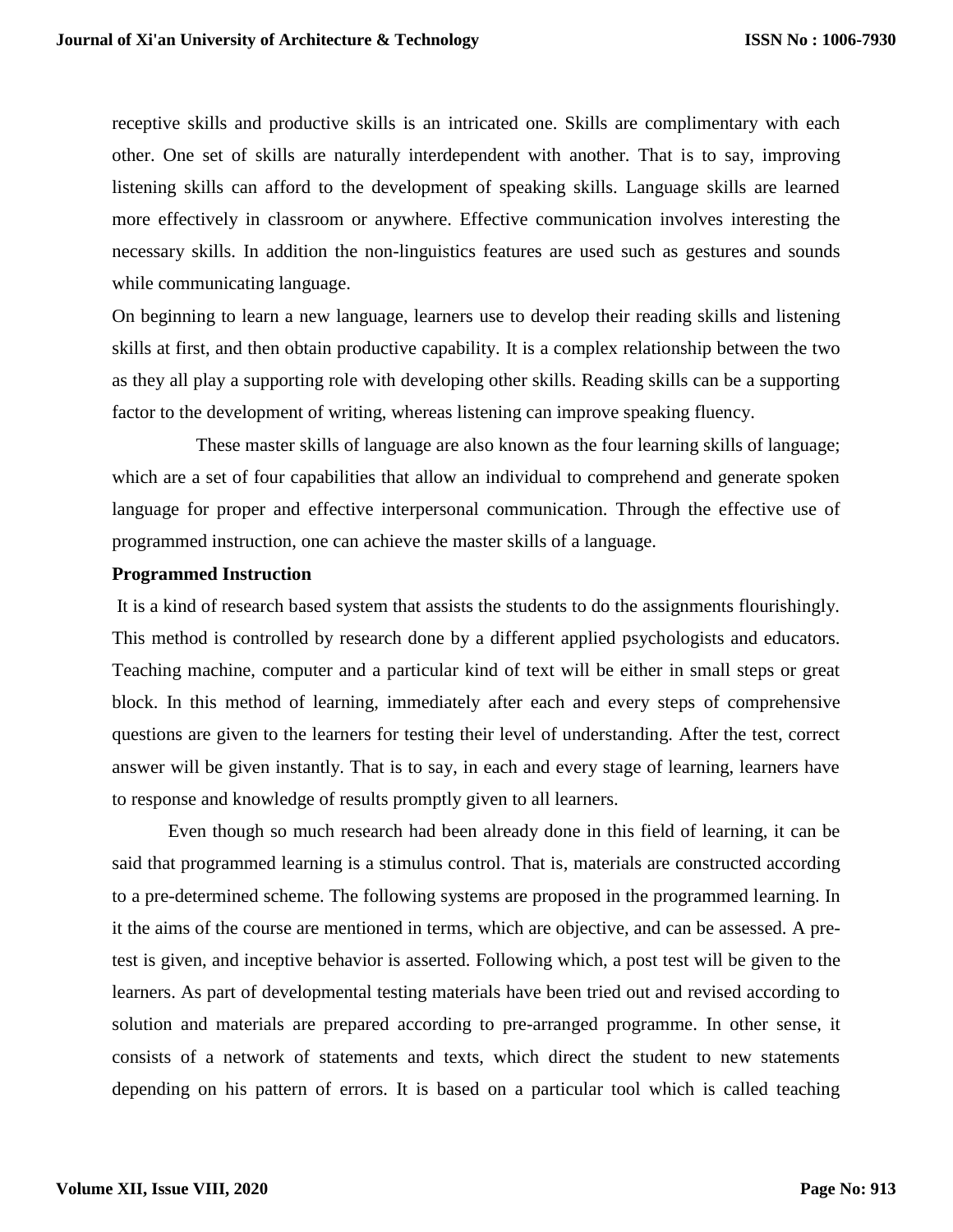machine. According to the level of learners; materials are arranged in appropriate steps; in fact, the learners have to response in active manner; in order to confirm the responses of learners arrangements are made. In programmed learning, appropriate teaching medium for the students and the subject matters are used. According to the level of learners materials are presented in a self-paced manner.

The two main best known methods/ system of programmed learning can be discussed. One was by Norman Crusader to prepare multiple choice questions, this system was used by him. His system was to set multiple choice questions in the text, and provide feedback for each of the alternatives; which offered in questions chosen to cover mistakes, which students were likely to commit. Actually this system was better known as "branching programming " because of its diversified solution choice. More popularly known about other technique of programmed learning suggested by the behaviourist B.F Skinner's programmed Instruction which was to present the material as part of a schedule of boosting in conventional behaviourist manner. The programmed text of Skinner's theory of behaviourism is the most complete example of his ideas in action; Skinner's system was commonly called linear programming because of its activities were placed in otherwise continuous text.

At first both methods of teaching were originally presented in machines and later, they were presented in book form. Both system were focused on student centered and they were ways of teaching individual learners who worked at their own pace. The content in both systems was presented to identify issues and iron them out. Both systems emphasized clear learning objectives. Advancement in learning was measured by pre and post texts of equivalent difficulty. Numerous empirical trial has been showed the effectiveness of these research based system. A great number of ideas are gave attention and started to use in other instruction areas.

# **Application of Programmed Instruction for improving language skills**

Programmed instruction was started at first in Greece. Socratus, the Greek philosopher started this special process of instruction. In a small unit he had presented, the portion of facts to his learners. Learners had to grasp the preceding contents. Accordingly, the process of teaching will continue without a pause. These kind of teaching principles were applied in the work of teaching, individually or with learners. By presenting the topic in a small unit and asking question, task etc.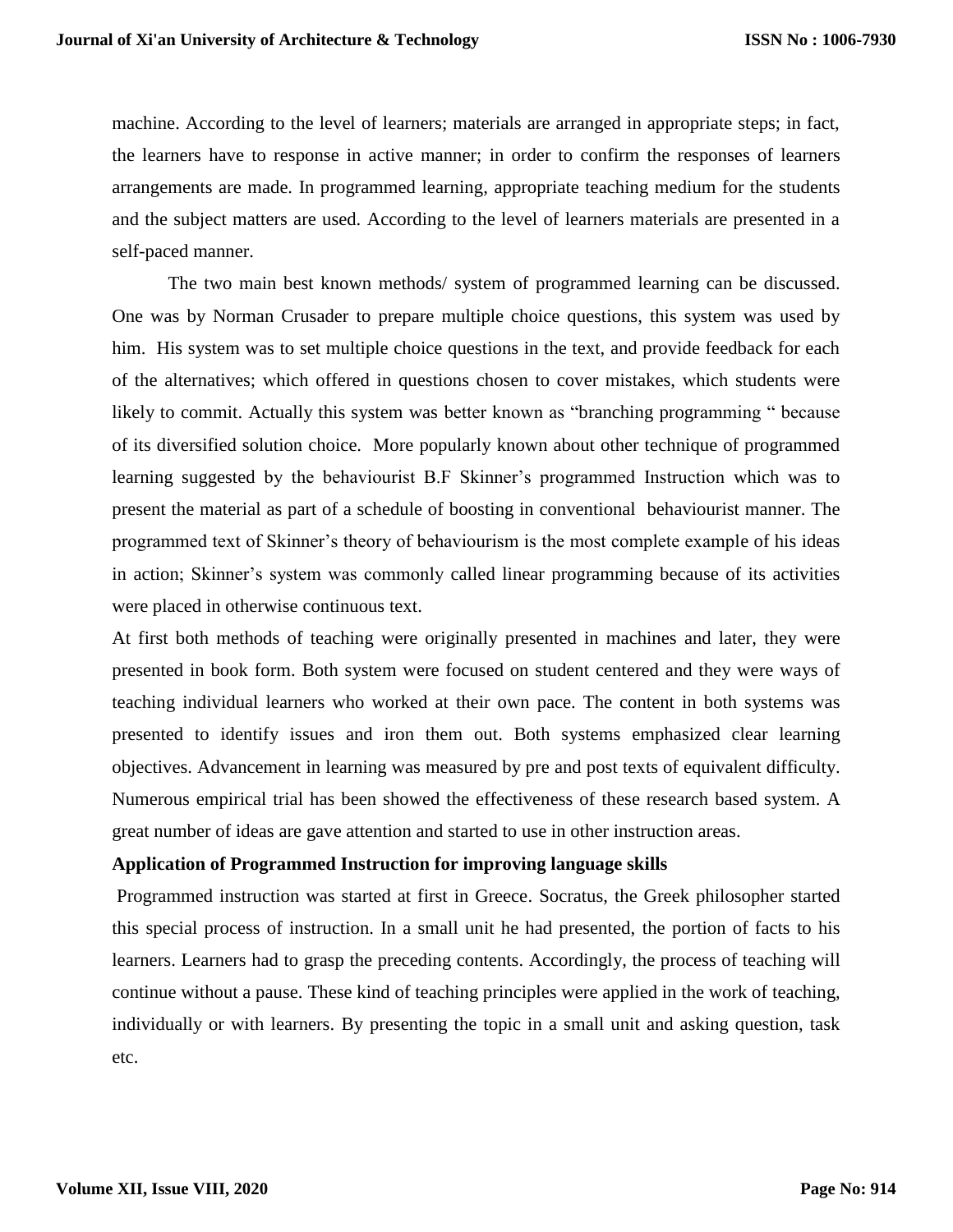A teacher's assigned duty is to prepare short presentation of the topic, as well as questions and tasks. Depending on the answers, degrees of communication would be adjusted to the abilities of learners.

 The primary focus is on distinctive dissimilarities and student's participation. Students may learn at their own pace. Learners are revealed only to the appropriate responses, consequently, feasibility to carryout mistakes are lessened. Programmed instruction definitely will assist the learners to comprehend the given text mainly because the programme will be arranged based on certain goal or purposes according to the level of learners. There will be an ample chance to discuss the matters with teachers and learners as well. Each assignment will be discussed prior to each reading and ask them a few questions. That will help the learners to comprehend the text properly. Hence, it is arranged everything in advance, like goal setting, urge thinking, peruade for note taking and also it will help the learners to recommend visualizing, create mental images, visualizing events, or character .The activities like assigning summary, improving vocabulary, reading for understanding structure and language etc. will be suggested in advance in this programme.

 Since everything is prepared in advance in the programmed instruction, learners can face the speaker and maintain eye contact, to become attentive , but in relaxed manner and by keeping an open mind, improve listening skills and Level of communication are depending on the answers would be adjusted to student's abilities. Fast development of science and technology also helped the learners to make easy their learning process. Through well organized programmed instruction, those problem could be overcome.

 From the above mentioned things, it is understood that it is to be appreciated the effect of this movement upon the current practical procedures in learning and teaching activities. Like receptive skills, by using programmed instruction, productive skills also can be developed. Speaking partners need to be interesting to speak English,

 Like other language skills writing can be improved dramatically through the programmed instruction. Since it is followed step by step instruction in the process of teaching, Learners can acquire skills through the effective use of programmed instruction. It will assist to brush up basic principles of writing and grammar, It also helps to practice regularly. Hence, it is motivated to read more and more effectively writing also can be developed. If the technological improvement is used for making difference in the classification of instruction related with content, structure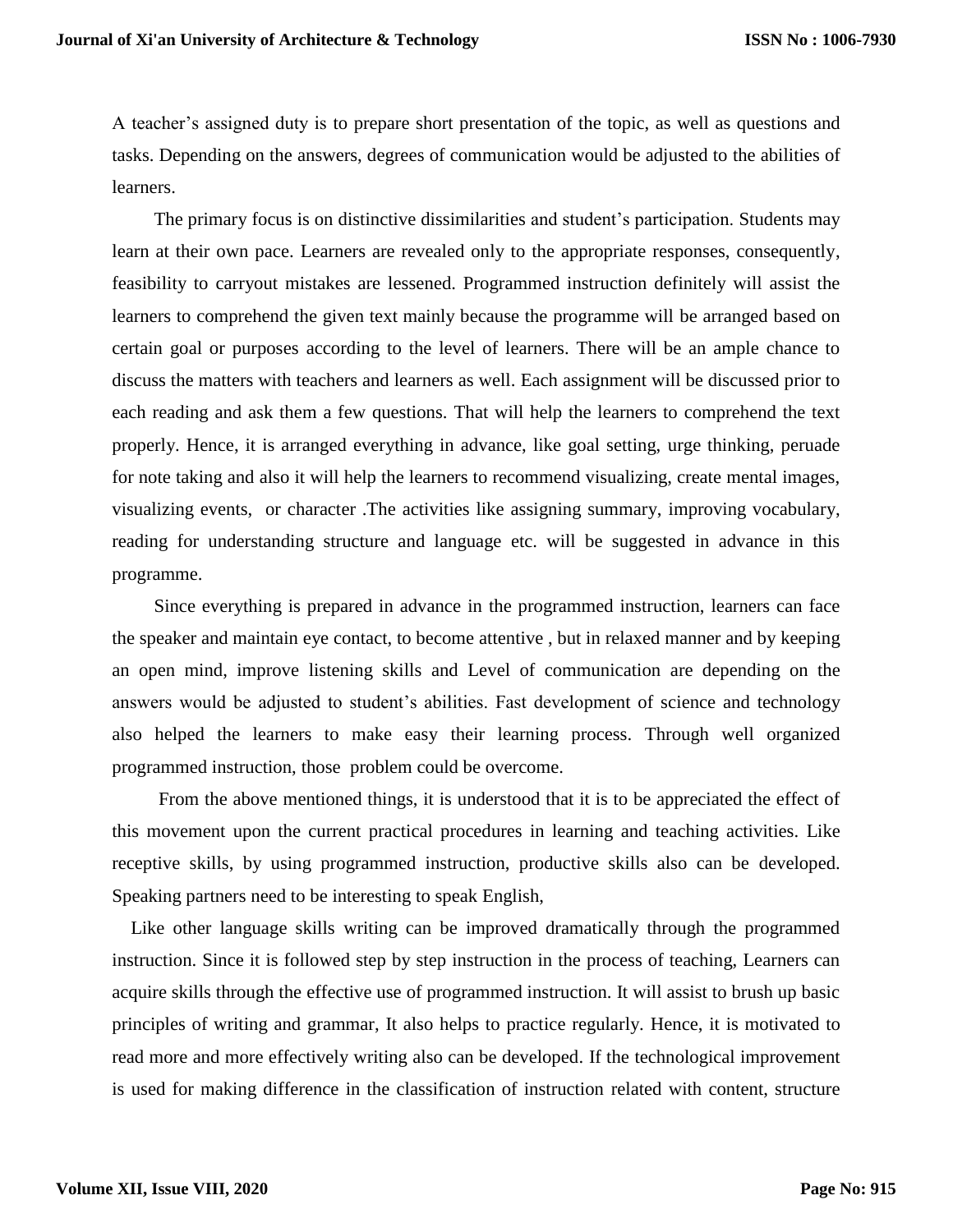etc. It will assist to constitute radical or even significant qualitative changes in curriculum. If the technological improvement is used for making changes in the quality of education, related with content, structure etc. that will assist to compose absolute or even noteworthy approximate difference in curriculum. If the capability is used in the programmed instruction could be made use of for general development of curriculum and as a methodological model. One of the assurances of programmed instruction is that furnishes an attitude and allow people to research at the structure of conscious methodology. One of the significant aspect of programmed instruction is that it casts on the process of curriculum development

 Also, it can be used for research teaching, reproduction, redistribution, systematic supply ,reselling, distribution in anyform to any one is expressly forbidden. Also, it is enabled to build cumulative and interrogative knowledge of a learner. Since it is done independently, that can be used for active thinking and allow each individual to progress at his own pace. Hence, the teachers can get to know whether the learners are on the right path or not, while the teaching process is being conducted accordance with the set goal.

Since programmed instruction is personally self-paced and it is verbal, it includes setting objectives, analysis of task, condition for energetic reply to and reaction. Programmed instruction method can be applied to the preparation of television lessons. Instructional television and programmed learning may be considered incompatible with each other. On the contrary, television is basically optical, in response, it is particularly inadequate and in audience participation. The authentication of television programme would seem to demand additional studio time and facilities for repeated viewing of consecutively changed versions of the programme. Experienced teachers can contribute to the shaping of television situation. Even though, there are number of comparisons of programmed and conventional television teaching, no evidence on the relative effectiveness of programmed television instruction. These techniques involve precise statement of teaching objectives, arrangements of assessing tools.

#### **Conclusion**

Programmed instruction plays an important role, to get learners of independent in the process of teaching and learning .It assists the learners to broaden and to make prosperous their experiences, to improve at their own way which respects their personal inclination and cognitive capabilities. In this method of teaching system, learners are given more importance than the conventional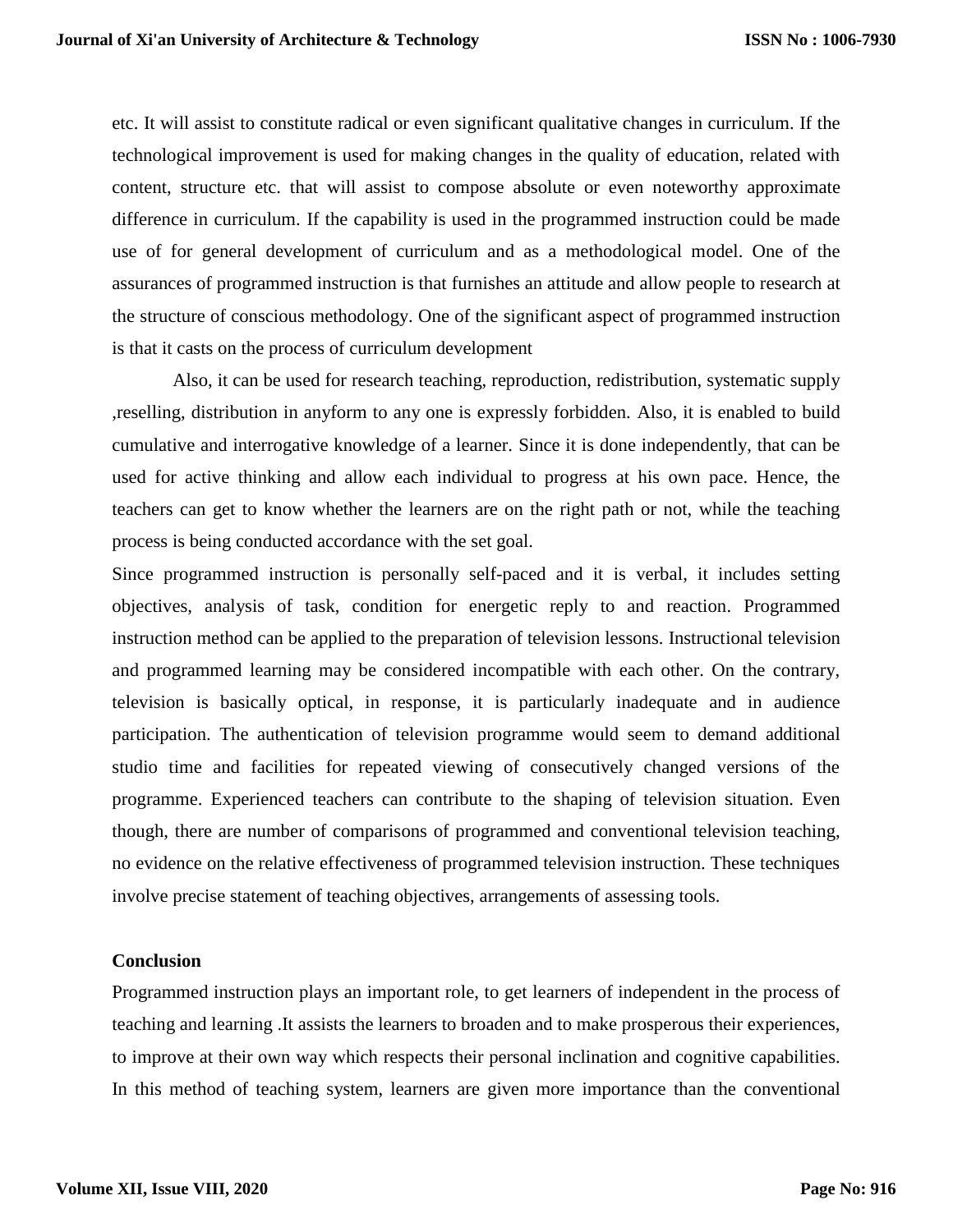classes. This research based system enables the learners to improve their language skills and linguistic skills as well. That is, with the help of this research method, all master skills of a language can be developed. For the effective success of programmed instruction, the cooperation of students and teachers are important along with practical communication between all participants in the programme. Through this method of teaching, teacher can extend support for learner's activities during their work. This method is managed by the teacher in a way to get sufficient space for self organisation of students. Teacher will be more active in administering conditions and materials for the project as well as settling problems which go beyond the abilities of the learners.

### **References:**

- A. Delbio, Dr. M. Ilankumaran, "Learner Centred Psychological Principles in Acquiring the Second Language" The International Journal of Analytical and Experimental Modal Analysis (IJAEMA) UGC CARE listed Journal, vol. XII, no. VII, July, 2020, pp. 227- 235, ISSN-0886-9367 (Online)
- A. Delbio, Dr. M. Ilankumaran, "Methods of Second Language Teaching And Learning" The International Journal of Analytical and Experimental Modal Analysis (IJAEMA) UGC CARE listed Journal, vol. XII, no. VII, July, 2020, pp. 236-243, ISSN-0886-9367 (Online)
- A. Delbio, Dr. M. Ilankumaran, "Paradigms of Second Language Acquisition: A Neurolinguistic Perspective" International Journal of Recent Technology and Engineering(IJRTE) (Scopus Indexed) with IF 5.92, vol.8 no 1C2, May 2019, pp. 1019-1024, ISSN: 2277- 3878
- A. Delbio, Dr. M. Ilankumaran, "Second Language Acquisition Through Neurolinguistic Programing: A Psychoanalytic Approach" International Journal of Engineering and Technology (IJET) (Scopus Indexed), vol.7 no 4.36, Nov. 2018, pp. 624-629, ISSN: 2227-524X
- A. Delbio, Dr. M. Ilankumaran, Dr. R. Abilasha, "Empowering the Learners with Second Language Skills through Psychological Aspects" International Journal of Recent Technology and Engineering(IJRTE) (Scopus Indexed) with IF 5.92, vol.8 no 1C2, May 2019, pp. 1025-1031, ISSN: 2277-3878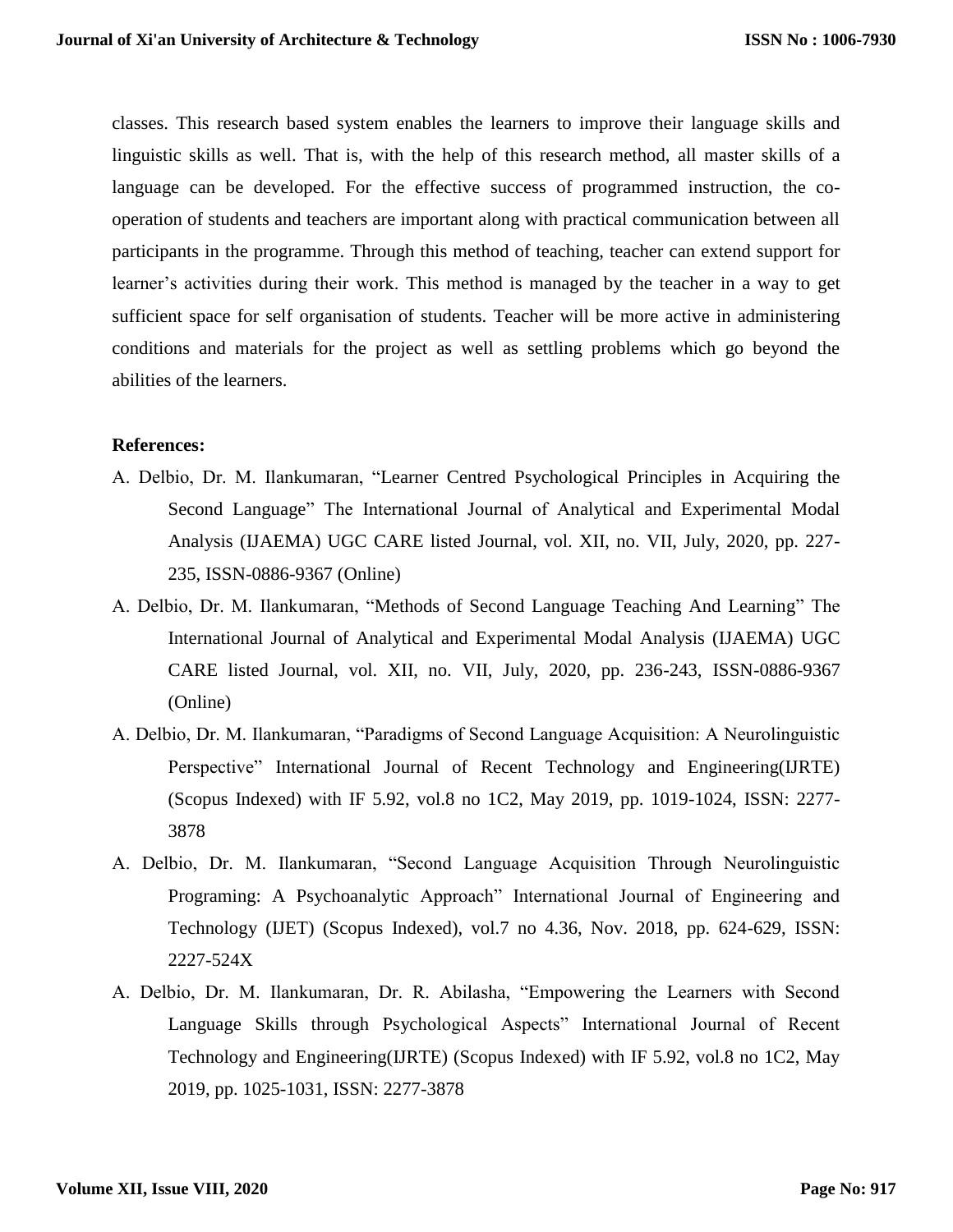A. Delbio, Dr. R. Abilasha, Dr. M. Ilankumaran, "Second Language Acquisition and Mother Tongue Influence of English Language Learners – A Psycho Analytic Approach" International Journal of Engineering and Technology (IJET) (Scopus Indexed), vol.7 no 4.36, Nov. 2018, pp. 497-500, ISSN: 2227-524X

Baber Charles, "The English Language, A Historical Introduction", UK: Cambridge University Press.

Baruah.T.C., "The English Teacher's Handbook", New Delhi: Sterling Publishers Pvt. Ltd.

Baugh. A.C., A History of the English Language , Bombay: Allied Publishers Pvt.Ltd.

Billows F.L., "The Technique of Language Teaching" ( Longmans, 1961 )

Bunton,S.H and Humphries, J.A., "Mastering English Language", London:Macmillan.

- Dr. R. Abilasha, Dr. M. Ilankumaran, "A Dynamic Change in The System of Education Owing to The Pandemic Episode - A Study on Post Covid-19 Lockdown in Indian Context" The International Journal of Analytical and Experimental Modal Analysis (IJAEMA) UGC CARE listed Journal, vol. XII, no. VII, July, 2020, pp. 170-176, ISSN-0886-9367 (Online)
- Dr. R. Abilasha, Dr. M. Ilankumaran, "Business English: The Quintessence of the Corporate World" International Journal of Engineering and Technology (IJET) (Scopus Indexed), vol.7 no 4.36, Nov. 2018, pp. 608-612, ISSN: 2227-524X
- Dr. R. Abilasha, Dr. M. Ilankumaran, "The Role of Media in Enhancing Communicative Competence of the Learners at Tertiary Level – An Analytical Study" International Journal of Engineering and Technology (IJET) (Scopus Indexed), vol.7 no 4.36, Nov. 2018, pp. 655-659, ISSN: 2227-524X

Fleming, James, " The Art of Reading and Speaking, Chandigarh, Abhishek Publications.

Fleming, James, " The Art of Reading and Speaking", Chandigar, Abhishek, Publication.

- G. Alamelu, Dr. M. Ilankumaran, "Optimizing Second Language Learning in Engineering Classrooms by Implementing Activity Based Instruction and Spaced Repetition System" The International Journal of Analytical and Experimental Modal Analysis (IJAEMA) UGC CARE listed Journal, vol. XII, no. VII, July, 2020, pp. 200-207, ISSN-0886-9367 (Online)
- G. Alamelu, Dr. M. Ilankumaran, "The Effects of Reinforced Learning in Language Acquisition and Cognitive Process: A Study" International Journal of Recent Technology and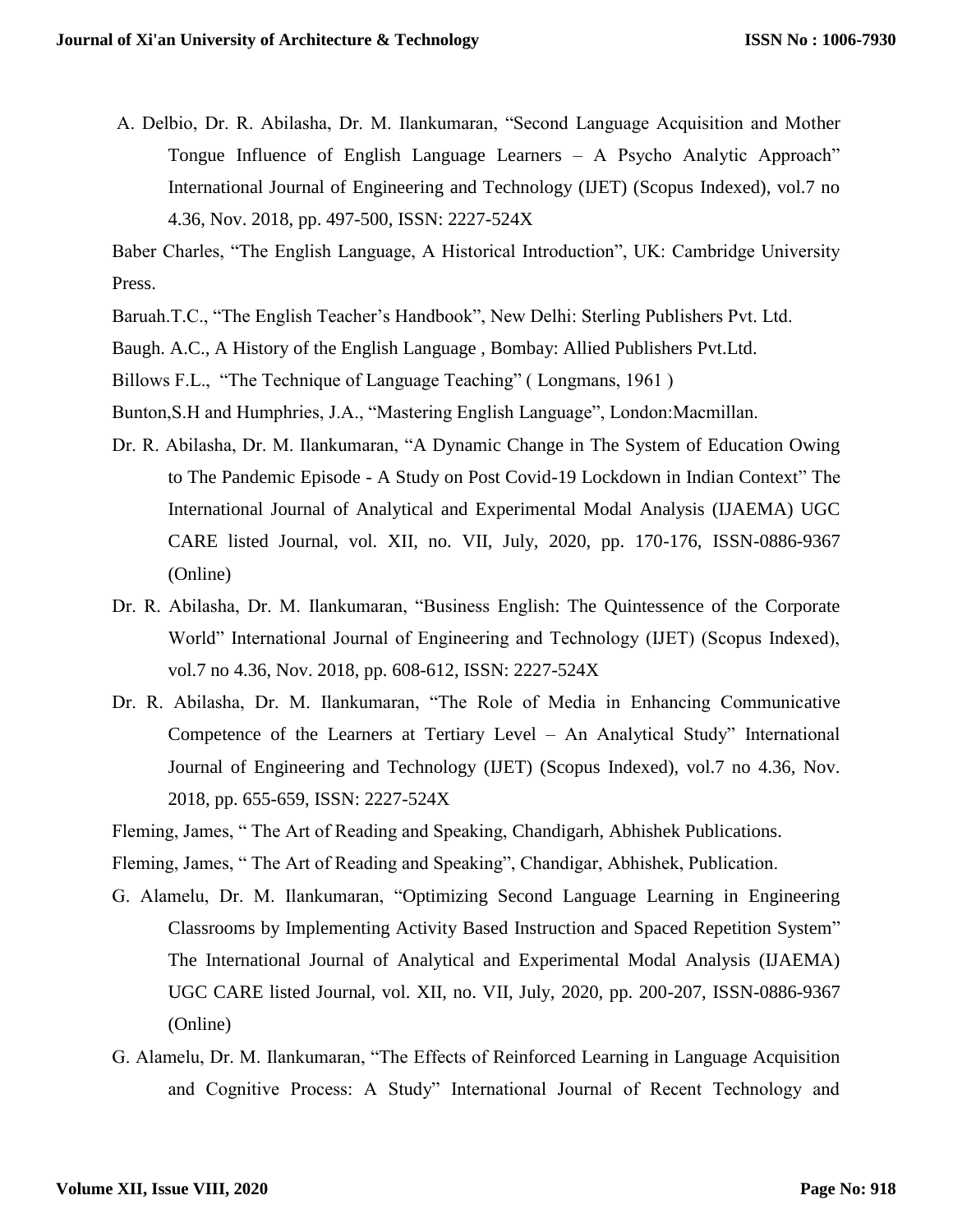Engineering(IJRTE) (Scopus Indexed) with IF 5.92, vol.8 no 1C2, May 2019, pp. 1014- 1018, ISSN: 2277-3878

- G. Alamelu, Dr. M. Ilankumaran, "Written Language Versus Spoken Language: A Comparative Study" The International Journal of Analytical and Experimental Modal Analysis (IJAEMA) UGC CARE listed Journal, vol. XII, no. VII, July, 2020, pp. 185-194, ISSN-0886-9367 (Online)
- Gurrey, P., Teaching English as a Foreign Language ( Longmans).
- K. Jeya Gowri, Dr. M. Ilankumaran, "The Role of Students in Transition from School to College: Different Challenges in ELT" International Journal of Engineering and Technology (IJET) (Scopus Indexed), vol.7 no 4.36, Nov. 2018, pp. 630-635, ISSN: 2227-524X
- K. Jeya Gowri, Dr. M. Ilankumaran, Dr. R. Abilasha, "Teaching Activities Enhance Speaking Skills: A Study based on Transitional Students in Tamil Nadu" International Journal of Recent Technology and Engineering(IJRTE) (Scopus Indexed) with IF 5.92, vol.8 no 1C2, May 2019, pp. 1032-1038, ISSN: 2277-3878
- K. Jeya Gowri, Dr. R. Abilasha, Dr. M. Ilankumaran, "Enriching Cognizance at the Tertiary Level Students During Transition" International Journal of Engineering and Technology (IJET) (Scopus Indexed), vol.7 no 4.36, Nov. 2018, pp. 665-668, ISSN: 2227-524X
- Kohli. A.L " Techniques of Teaching English"Dhanapat Rai Publishing Company, New Delhi.

Mackey, W.F., " Language Teaching Analysis" ( Longmans, 1965 ).

- P. Deepa, Dr. M. Ilankumaran, "Teaching Poetry Enhances Speaking Skills An Analysis based on Select Poems" International Journal of Engineering and Technology (IJET) (Scopus Indexed), vol.7 no 4.36, Nov. 2018, pp. 619-623, ISSN: 2227-524X
- S. Sajna Beevi, R. Abilasha, Dr. M. Ilankumaran, "Neurolinguistic Factors in English Language Learning: A Cognitive based Study" International Journal of Recent Technology and Engineering(IJRTE) (Scopus Indexed) with IF 5.92, vol.8 no 1C2, May 2019, pp. 1051- 1058, ISSN: 2277-3878
- S. Sreena, Dr. M. Ilankumaran, "Action Plans for The Teachers to Achieve The Goal of Speaking Skills of The Learners in an ELT Classroom" The International Journal of Analytical and Experimental Modal Analysis (IJAEMA) UGC CARE listed Journal, vol. XII, no. VII, July, 2020, pp. 106-112, ISSN-0886-9367 (Online)